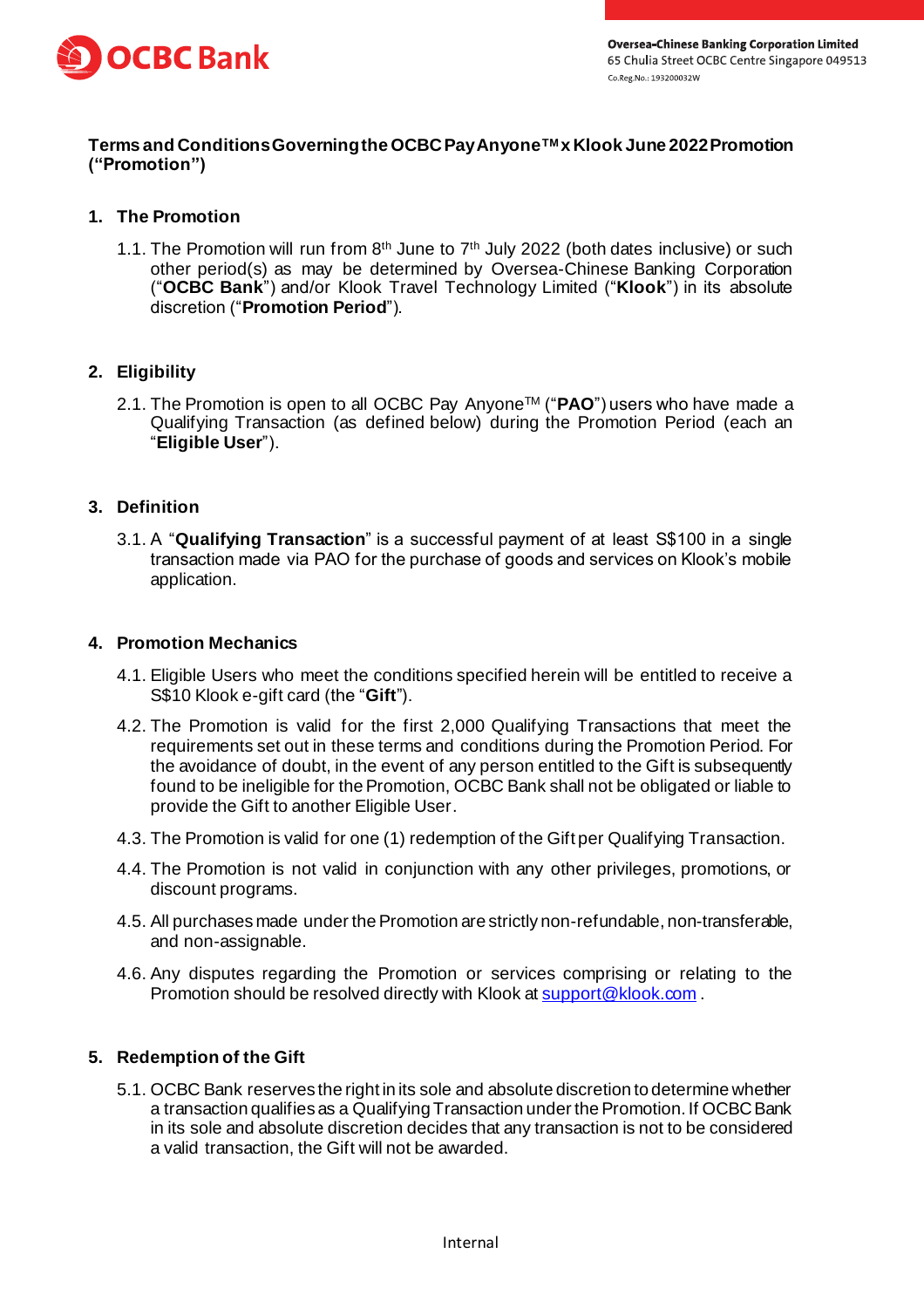

- 5.2. If any Eligible User is subsequently discovered to be ineligible to participate in the Promotion or to receive the Gift, OCBC Bank reserves the right to (i) forfeit or withdraw the Gift at any time; or (ii) (where the Gift has been redeemed) claw-back the Gift or request the relevant customer to repay to or compensate OCBC Bank the value of the Gift at any time, and OCBC Bank shall have the right to debit the value of the Gift plus any goods and services tax or such other amount as it deems fit from the account(s) of the customer. No person shall be entitled to any payment or compensation from COBC Bank should any Gift be forfeited or withdrawn, if any Gift is reclaimed by OCBC Bank, or if a customer is asked to repay to or compensate OCBC Bank the value of the Gift for whatsoever reasons.
- 5.3. Eligible Users who qualify to receive the Gift will receive a unique redemption code via email from Klook by 31<sup>st</sup> July 2022 to redeem the Gift. To redeem the Gift, the Eligible User will have to enter the redemption code on the Klook app.
- 5.4. The Gift is only applicable to the subsequent purchase on Klook app via OCBC Pay AnyoneTM.
- 5.5. The Gift is strictly not refundable and cannot be replaced if lost, damaged, or expired.
- 5.6. The Gift is strictly not exchangeable for cash.
- 5.7. Redemption of the Gift is subjected to Klook's terms and conditions. Please refer to Klook's website for full details.
- 5.8. OCBC Bank reserves the right to substitute or replace the Gift with any item of similar value at its sole discretion without notice to any person.